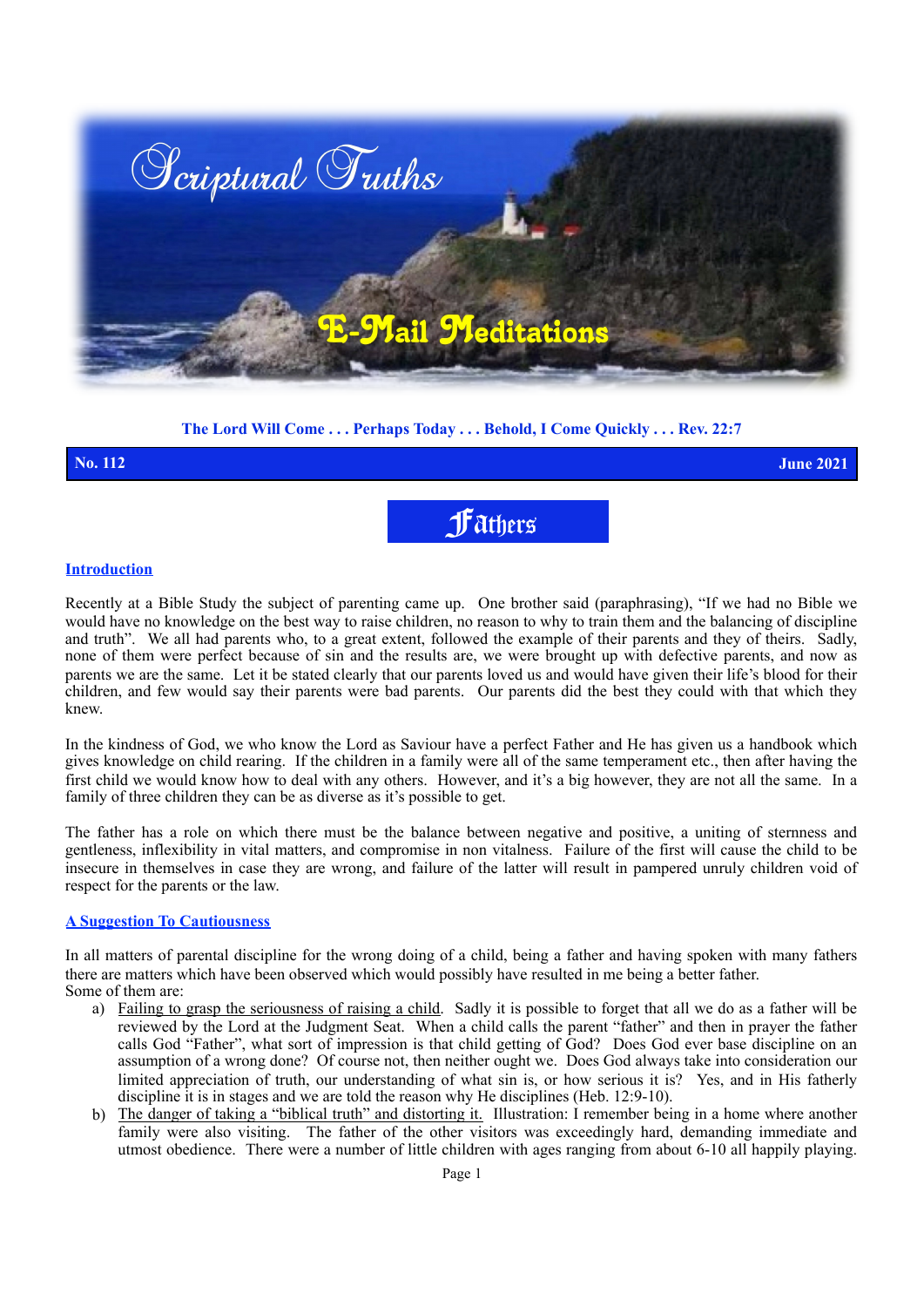This father had told his children not to make a noise. Then as His children stood in the shadows his little son was heard playing and shouting and laughing. In front of all who were there, and I might say an embarrassment to his wife, he brought the child in, made him say sorry and sat him in the middle of a wall and told him not to move. The rest of us were stunned. Sure he was making the child obey him, and children are to obey their parents (Eph. 6:1), but the father's attitude did nothing for a display of Christlikeness. That was about 30 years ago and I wonder where his children are now?

c) As children grow they automatically begin to develop their own lives. It actually starts the day they begin school for the child is away from mom and dad like a little shoot stretching out on its own. As the years pass they become more independent of the parents but are still dependent on them for shelter, food and clothing. Despite their imagined "knowing it all", they have so much to learn. The scriptures give an excellent principle in the growth of children from babyhood to adult. It is how God teaches His children, "For precept must be upon precept, precept upon precept; line upon line, line upon line; here a little, and there a little" (Isa. 28:10). It is the parent living in the knowledge that there will come a day when the child will be making their own decisions in education, employment and choosing a spouse. Throughout the intervening years there will be a growing independence until eventually they will live almost independent of mum and dad. They may still come and talk things over when decisions are to be made, but they must be allowed to make their own decisions. As they grow independent but are still under the father's roof, there is a need to understand and respect their private and personal world. Having said that, due to the exceeding wickedness we see in the world today, there must be a balanced careful consideration of what and who they are communing with on the internet.

#### **Biblical Instructions For Child Rearing**

What are some of the Biblical guidelines for fathers whither they know the Lord or not?

- a) As the head of the home the father is responsible for the intellectual, physical, academic and most importantly, the spiritual blessing to his children. The Lord has given to fathers almost an entire book on fatherly advice and of a mothers instruction in the book of the Proverbs. Twenty-three of its verses contain the words, "My son", and this is not a little child being spoken to. The "son" is a grown man of marriageable age and with the experience and deep love of the father's heart the father says:
	- i) "My son, hear the instruction of thy father, and forsake not the law of thy mother" (Prov. 1:8).
	- ii) "My son, if sinners entice thee, consent thou not" (Prov. 1:10).
	- iii) "My son, if thou wilt receive my words, and hide my commandments with thee" (Prov. 2:1).
	- iv) "My son, forget not my law; but let thine heart keep my commandments" (Prov. 3:1).
	- v) "My son, keep thy father's commandment, and forsake not the law of thy mother" (Prov. 6:20).
	- vi) "My son, keep my words, and lay up my commandments with thee" (Prov. 7:1).
- b) In reading the New Testament the Holy Spirit, through the Holy Apostle Paul, is very specific in the roles of Father to his children:
	- i) "And, ye fathers, provoke not your children to wrath: but bring them up in the nurture and admonition of the Lord" (Eph. 6:4). There are several truths for a father to seek to live by:
		- 1. Do not provoke your children to wrath. Since children are required to obey, the parent must make sure that which is being asked can be obeyed, and not to ask the child to do that which is beyond its capabilities.
		- 2. There ought never to be the push to try to work out in the child the fathers's own ambitions which he himself was unable to fulfil.
		- 3. The child must not be provoked to wrath by needless severity or the parent discipline because "he is the boss". A child that is brought up in an angry house will be filled with tension and will be angry. A child brought up in a belittling environment will have no self confidence and can possibly end up as a bully to give themselves confidence in their own eyes.
		- 4. Bring them up in the nurture and admonition of the Lord. To have a child brought up in a christian environment is one of the greatest blessings which can be bestowed on the child. To be taught to pray at mothers knees and to hear dad and mum pray teaches the child the need for God in daily life. There is a need for the family altar where parents gather their little ones and read and pray with them, sing biblical lesson stories with them and instruct them in the ways of God. A child who never sees or hears the father and mother pray will find no value in it, a lack of reverence for God and the things of God, sloppiness in attire for meeting the Lord but being all dressed up for social occasions indicates to a child that the social occasions are more worthy of respect than God.